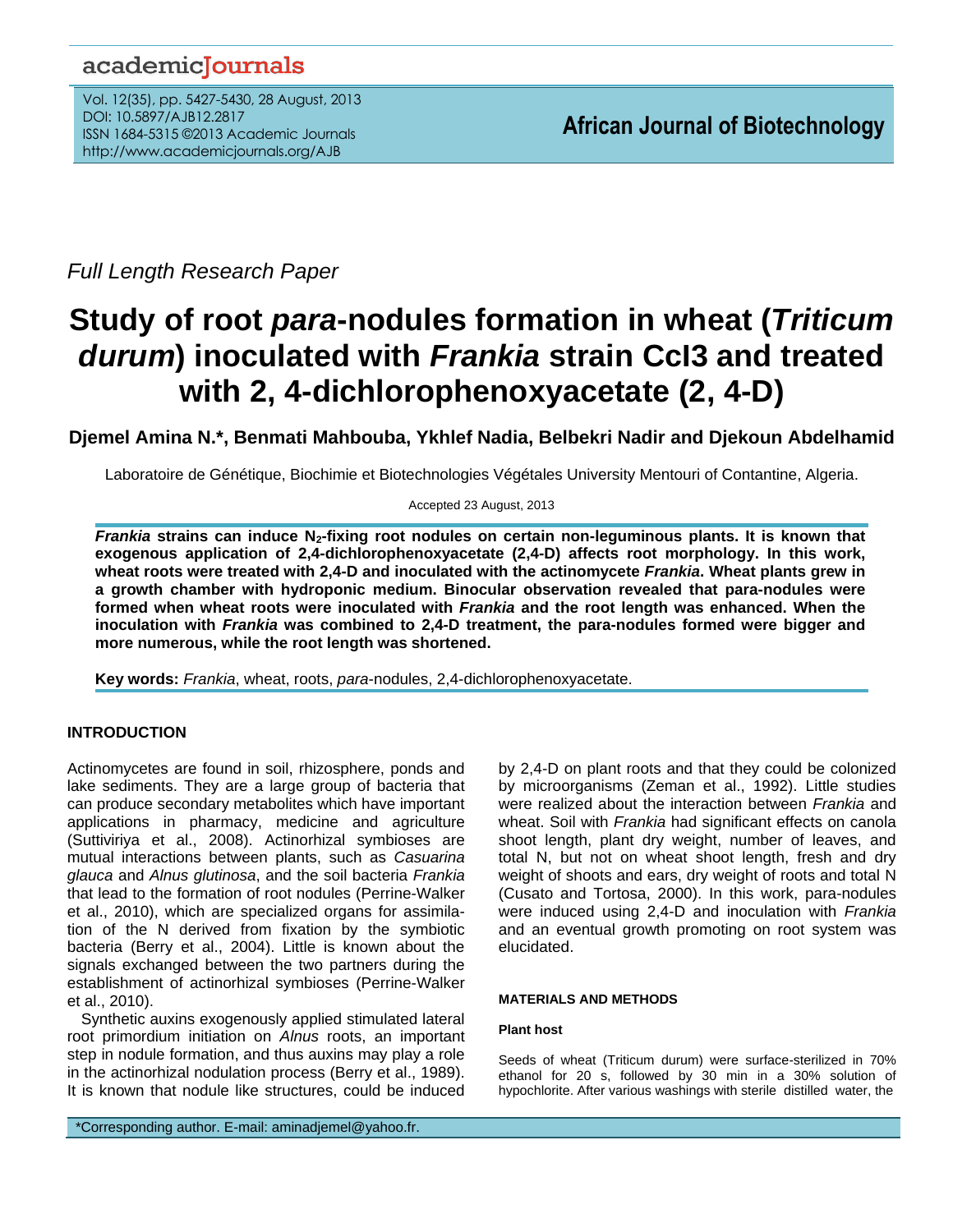

## Root length (cm)

**Figure 1.** Root length difference (cm). **a.** control. **b.** inoculated root with Frankia and treatment by 2,4-D. **c.** inoculated root with Frankia.

seeds were germinated in the dark under sterile conditions on moist filter paper in Petri dishes (Saatovich, 2006). The germinating seeds were then placed in 1 L bottles (sterilized by UV) containing sterile hydroponic solution and grown until one week old before inoculation with Frankia. 0.4 mg/l of 2,4-D was added to hydroponic solution for para-nodule induction.

#### **Bacterial material**

20 ml of Frankia strain CcI3 culture (isolated from Casuarina glauca) were centrifuged at 5000 rpm for 15 min. The supernatant was eliminated; 5 ml of sterile distilled water were added to the residuum to reduce Frankia hyphae, using sterile syringe. 15 ml of sterile distilled water were added to the suspension and used for inoculation. Seedlings of wheat were grown for three months.

## **RESULTS AND DISCUSSION**

#### **Effects of 2, 4-D and** *Frankia* **on root system**

Inoculation with *Frankia* alone increased the root length. When combined with 2,4-D treatment, the root length was considerably shortened (Figure 1), and the lateral ones were hardly absent. These results are in accordance with those of El-Shahed and Abdel-Wahab (2006), who established that different 2,4-D concentrations in combination with *Nostoc rivulare* decrease root length in wheat, maize and rice, while the simple application of *N. rivulare* significantly enhances shoot and root weight as well as plant height as we observed in this work with *Frankia*. Fischer et al*.* (2000), showed that wheat plants are treated with 2,4-D (0.4 *µ*g /ml) and inoculated with *Azospirillum brasilense* present shorter roots.

Seedlings of wheat (*Triticum durum*) grew, during 3 months, in bottles containing hydroponic solution which is composed of 0.4 mg/l of 2,4-D and 20 ml of suspended *Frankia* strain CcI3 (isolated from *Casuarina glauca*). A represent control, B as inoculated root with *Frankia* and treatment by 2,4-D and C as inoculated root with *Frankia*. The significant elongation of wheat root only inoculated with *Frankia* due to the root oxygenation in bottles which was reduced, in comparison with some actinorhizal genera where the length of nodule roots is inversely correlated with the external oxygen tension (Pawlowski and Demchenko, 2012).

A pink coloration was observed on certain inoculated root parts. These pink zones were probably colonized by *Frankia* and the coloration was related to hemoglobin protein. Pawlowski and Demchenko (2012) noted that the promoters of soybean leghemoglobin and of the symbiotic hemoglobin from *C. glauca* are both specifically active in cells that stably accommodate the microsymbiont.

#### **Effects of 2,4-D and** *Frankia* **on** *para***-nodulation**

*Para*-nodulation was more pronounced when inoculation was combined with 2,4-D, in terms of number and size, and the distribution of *para*-nodules was irregular but observed along the root length. The *para*-nodules resulting from the simple inoculation with *Frankia* were smaller, less numerous, had an irregular distribution and presented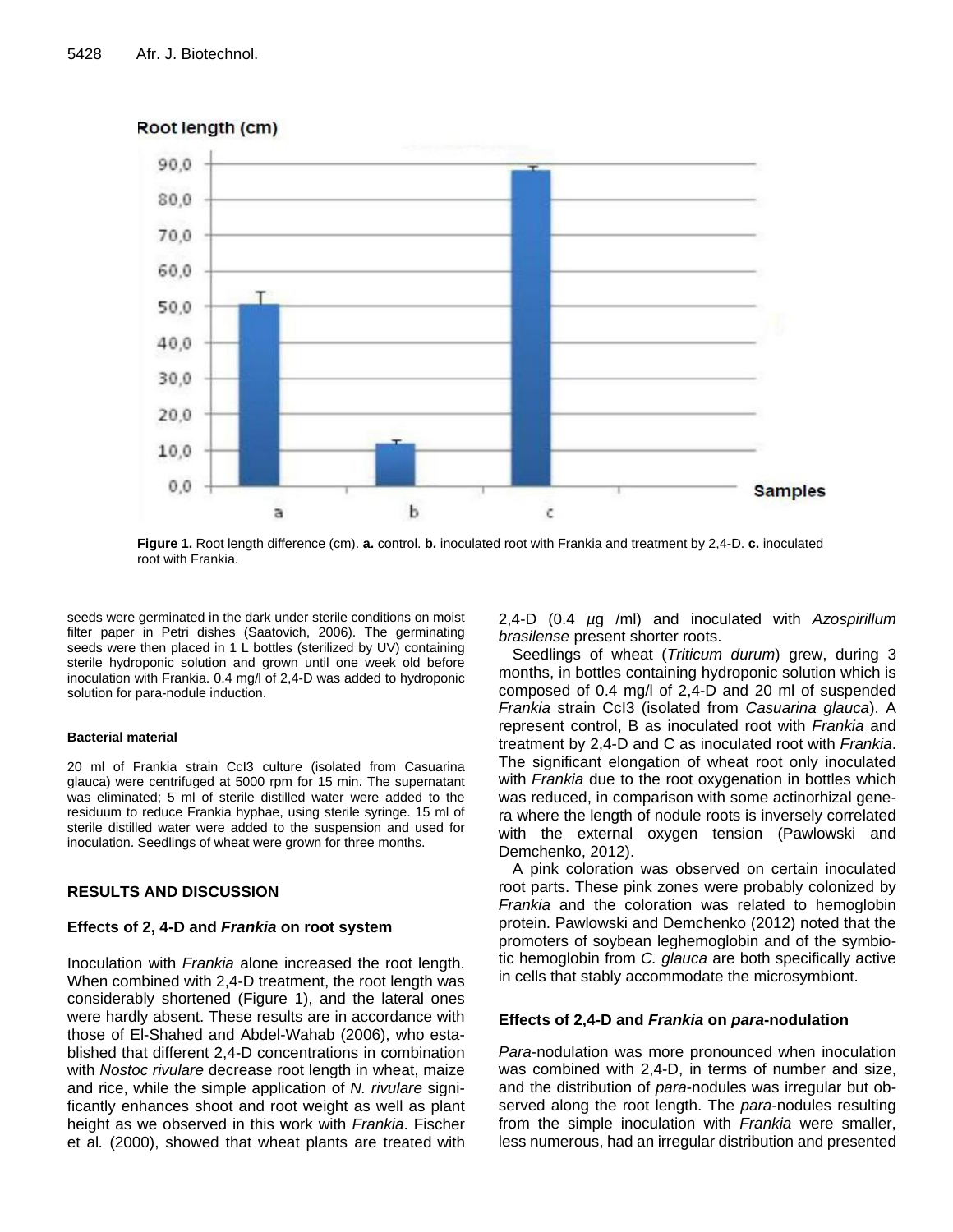

**Figure 2**. Binocular observation of para-nodules. **a.** Para-nodules induced by the inoculation with Frankia. **b.** Para-nodules induced by the combination between Frankia and 2,4-D.

several shapes (Figure 2). *Para*-nodule formation through 2,4-D treatment is a physiological process independent from bacterial action (Francisco and Akao, 1993). It is strongly possible that *para*-nodules obtained in our study without adding 2,4-D were resulting from the *Frankia* colonization, comparing to Saatovich (2006) who obtained *para*-nodules without the addition of phytohormones on the roots of wheat plants inoculated with *Azospirillum*. Biabani et al. (2012) reported that the colonization of *para*-nodules is more extensive than that of lateral root emergence sites in plants which are not treated with 2,4- D as we found in the present study.

Actinorhizal nodules have an indeterminate growth pattern, which generally consist of numerous conical-shaped lobes and may or may not exhibit nodular roots. The *Rhizobium*-induced nodule can be spherical, cylindrical or collar-shaped according to the patterns of plant cell division and growth of cortical cells as reported by Diouf et al. (2003), while in this study other shapes were obtained in addition to those described by Diouf et al. (2003) and some shapes exhibited root that emerged from the nodules and 2,4-D induced *para*-nodules.

#### **Isolation of** *Frankia* **from wheat root and nodules**

After an isolation experiment, by disinfecting the nodules with 30% of  $H_2O_2$  (Mansour et al., 1990), pleasuring them, then incubating these ones in liquid DPM medium at 30°C (Gtari et al., 2004) for 5 to 9 weeks, it was determined that *Frankia* colonized root and both *para*-nodules obtained by the combination of 2,4-D and *Frankia*, and those obtained only by inoculation with *Frankia*. The quantity of *Frankia* filaments was higher in *para*-nodules obtained when 2,4-D was combined with *Frankia*.

In this study we found that, for the first time, that the actinomycete *Frankia* stimulated the root growth and induced the *para*-nodulation of wheat root. We suggest that *Frankia* may be regarded as Plant Growth Promoting Bacteria and may be used as biofertilizer. These results indicate that *Frankia* has the potential to be applied in natural conditions to increase the root length of wheat plants.

## **ACKNOWLEDGEMENT**

The authors are grateful to the engineers of the laboratory and to Mrs Bouldjadj Ryma for providing materials of this work.

## **REFERENCES**

Berry A, Kahn R, Booth M (1989). Identification of indole compounds

- secreted by *Frankia* HFPArI3 in defined culture medium. Plant Soil 118: 205-209.
- Berry A, Murphy T, Okubara P, Jacobsen KR, Swensen SM, and Pawlowski K (2004). Novel expression pattern of cytosolic Gln synthetase in nitrogen-fixing root nodules of the actinorhizal host, *Datisca glomerata*. Plant Physiol. 135(3): 1849-1862.
- Biabani A, Boggs LC, Kovalskaya N, Umarov M (2012). Microscopic morphology of nitrogen fixing paranodules on wheat roots. Afr.J.Biotechnol. 11(12): 2971-2976.
- Cusato MS, Tortosa RD (2000). Frankia and crops interactions. Phyton 68: 47- 53.
- Diouf D, Diop TA, Ndoye I (2003). Actinorhizal, mycorhizal and rhizobial symbioses: how much do we know? Afr.J.Biotechnol. 2 (1): 1–7.
- El-Shahed AM, Abdel-Wahab AM (2006). Para-nodule induction in wheat, maize and rice with 2,4-D and its infection with *Nostoc rivulare*  kutzing. Pak.J.Biol.Sci. 9(9): 1693-1699.
- Fischer S, Rivarola V, Mori G (2000). Colonization of wheat by *Azospirillum brasilense* Cd is impaired by saline stress. Plant Soil 225:187-191.
- Francisco P, Akao S (1993). The 2, 4-D-induced wheat para-nodules are modified lateral roots with structure enhanced by rhizobial inoculation. Plant Soil 157:121-129.
- Gtari M, Brusetti L, Gharbi S, Mora D, Boudabous A, Daffonchio D (2004). Isolation of *Elaeagnus*-compatible *Frankia* from soils collected in Tunisia. FEMS Microbiol.Lett. 234:349-355.
- Mansour SR, Dewedar A, Torrey JG (1990). Isolation, Culture, and Behavior of *Frankia* Strain HFPCgI4 from Root Nodules of *Casuarina*  glauca. Bot.Gaz. 151: 490-496.
- Pawlowski K, Demchenko KN (2012). The diversity of actinorhizal symbiosis. Protoplasma [249\(4\):967-79.](http://pubget.com/search?q=issn%3A0033-183X+vol%3A249+issue%3A4&from=22398987)
- Perrine-Walker F, Doumas P, Lucas M, Vaissayre V, Beauchemin NJ, Band LR, Chopard J, Crabos A, Conejero G, Péret B, King JR, Verdeil JL, Hocher V, Franche C, Bennett MJ, Tisa LS, Laplaze L (2010). Auxin carriers localization drives auxin accumulation in plant